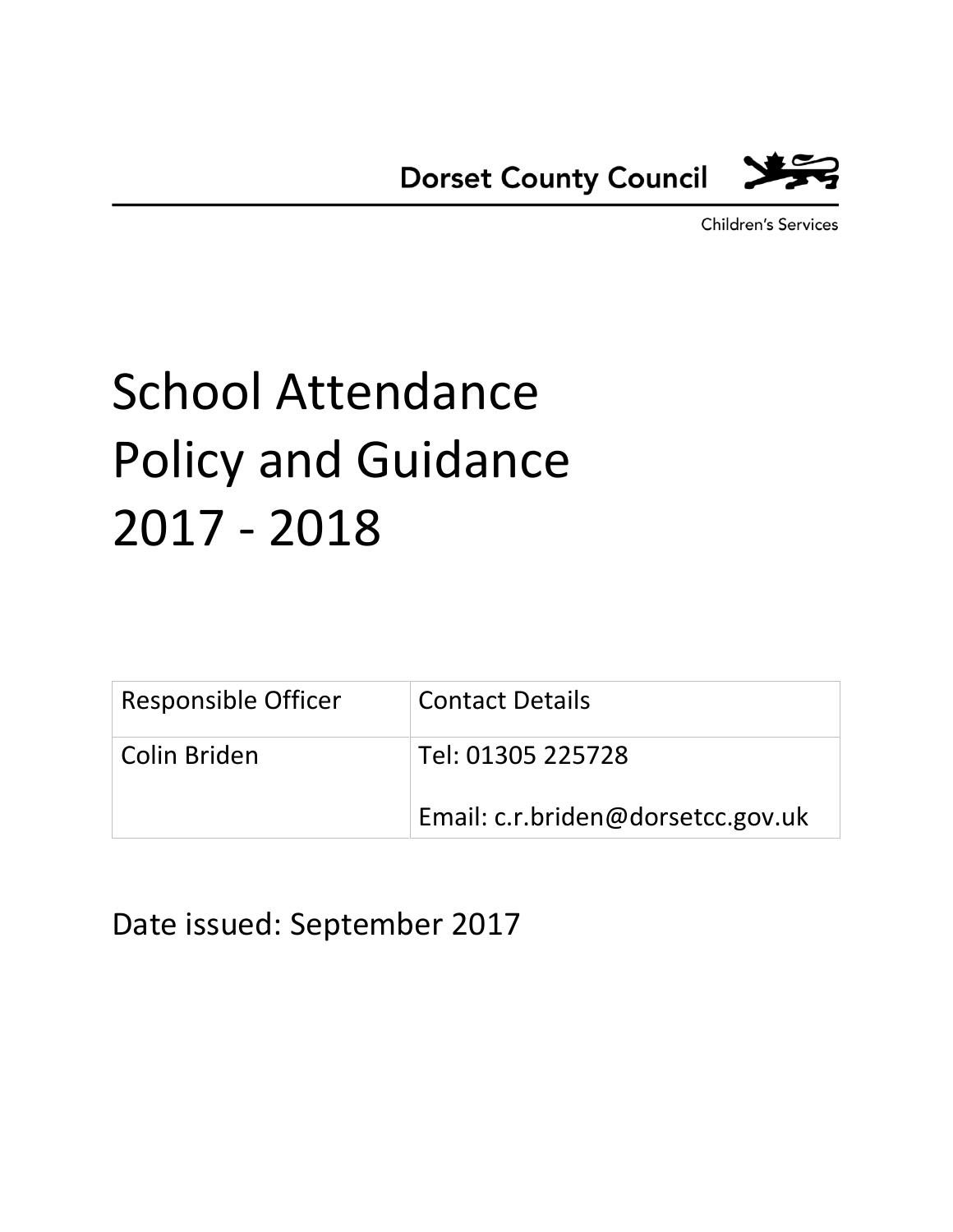#### **1. Introduction**

The attendance of children and young people at school is of vital importance. If children and young people do not attend school regularly their acquisition of skills and knowledge is interrupted and their educational achievements are potentially damaged.

This policy and guidance is designed to assist schools and parents (see definition on page 5) in Dorset with the advice required whenever dealing with attendance issues and to assist schools in dealing with low/poor attendance in the most effective and responsive way, thus contributing to keeping children safe and improving their outcomes, wellbeing and future prospects.

The policy is not exhaustive and recognises that attendance is a very complex and diverse issue and that each individual's circumstances will be different.

It incorporates the latest Government guidance, legislation and recommendations.

This document has been prepared by Dorset's School Attendance Service. It will be reviewed and updated as necessary and in response to Government legislation.

If you have questions, concerns or issues in relation to attendance matters then please contact the Attendance Service.

School Attendance Service Dorset County Council Monkton Park Winterborne Monkton **Dorchester** Dorset DT2 9PS

01305 225728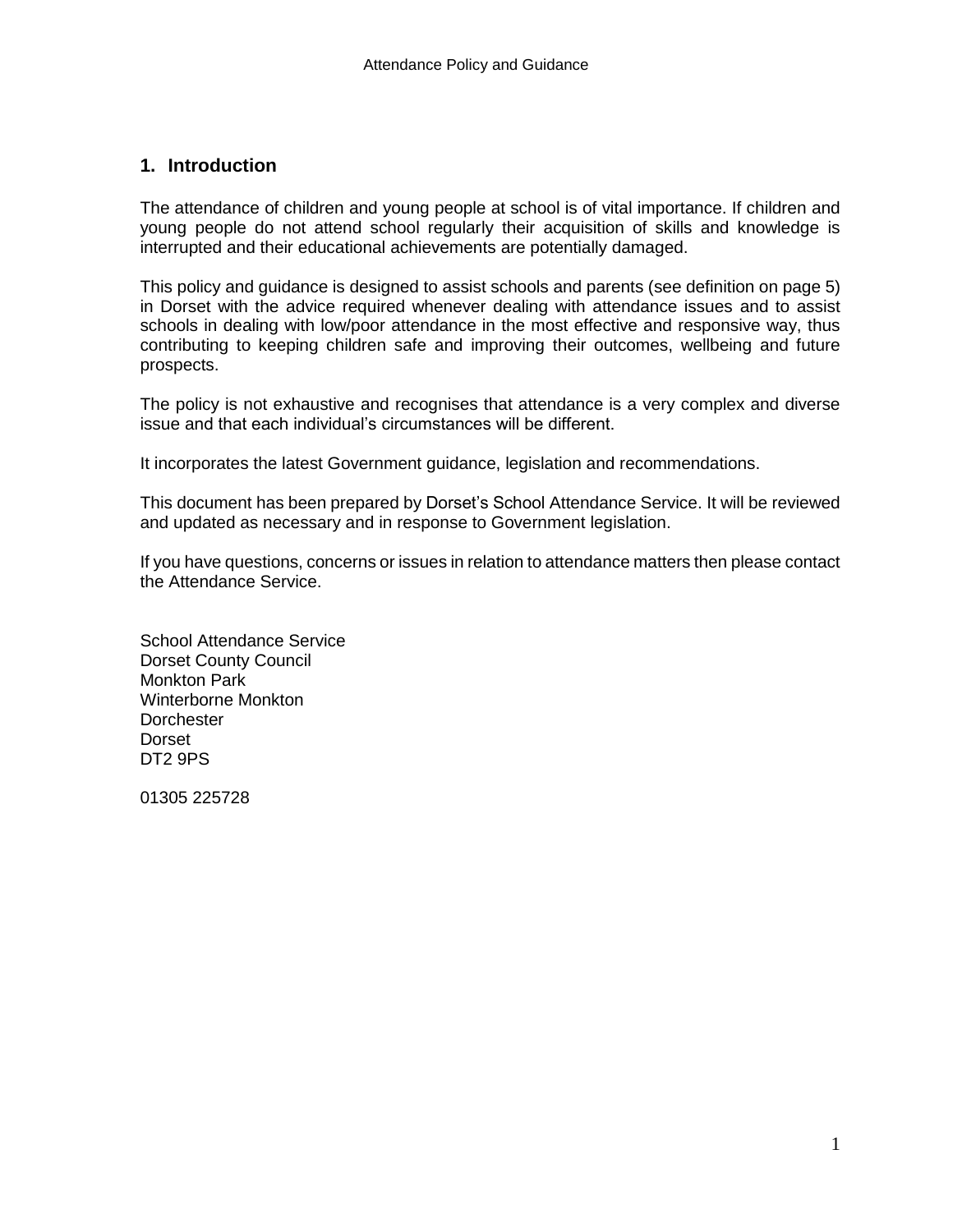# **2. Aims**

This Attendance Policy and Guidance aims to ensure that all schools and the local authority work together to promote the highest levels of regular attendance and thereby help Dorset's children and young people to achieve their full potential.

# **3. Principles**

- School attendance is a high priority. Dorset County Council will work with all partners to promote and support good attendance.
- All children and young people have a fundamental right to education in order to achieve their maximum potential.
- Good attendance is secured when there is a strong culture of partnership between the Local Authority, School Governors, Headteachers, parents and other partners each with clearly expressed and understood roles and responsibilities. Parents/carers should be fully involved as key partners in securing regular school attendance.
- Early identification, communication and action on attendance problems are critical in achieving successful outcomes.

# **4. Statutory Framework**

# **Section 7 Education Act 1996**

It is the duty of the parent of every child of compulsory school age**\*** to cause him or her to receive efficient full time education suitable:-

- To his/her age, ability and aptitude, and
- To any special educational needs he/she may have, either by regular attendance at school or otherwise
- The Supreme Court ruling on  $6<sup>th</sup>$  April 2017 stated that 'regularly' means 'in accordance with the rules prescribed by the school'

**\****Compulsory school age begins at the start of the term following the child's 5th birthday and ends on the last Friday in June of the school year when they reach 16. From September 2015 all 16 year olds will be required to continue in education or training until their 18th birthday.*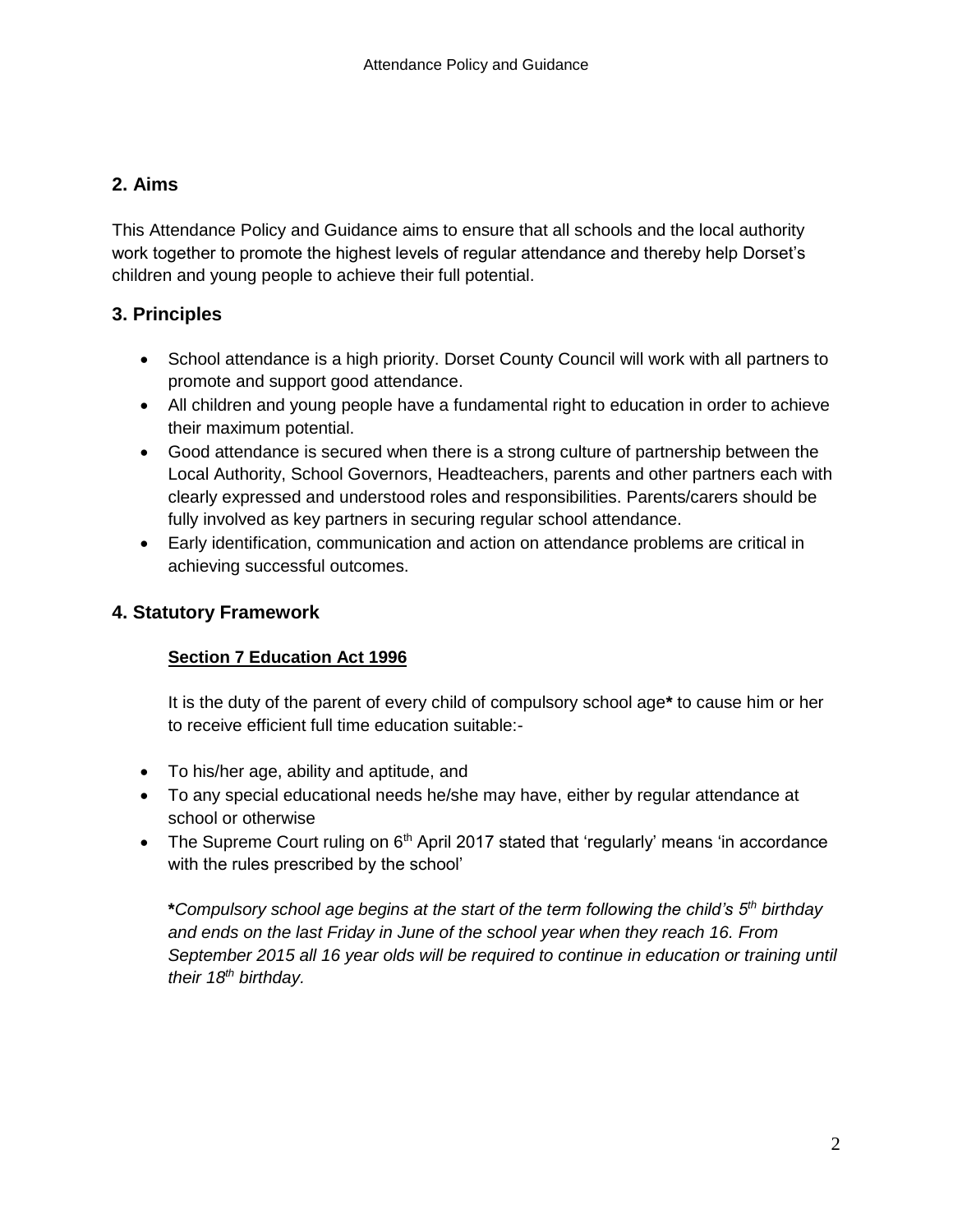# **5. Roles and Responsibilities**

# **5.1 Local Authority**

Dorset County Council will provide clear, consistent and timely support to schools by the appropriate use of legal action as set out in the statutory guidance. It is essential that good working relationships between the Local Authority and schools are established. Dorset County Council will have in place processes that are fair, consistent and rigorously applied with an appropriate and effective combination of support and sanctions for those parents who need it.

# **5.2 Schools**

Schools are expected to provide a statement on the importance of good attendance in the school prospectus along with regular reminders and information to parents and students. Schools will have clear and detailed practices for keeping registers and effective working procedures on attendance. It is expected that a school attendance policy has guidance on good practice; including procedures for swift follow up action on non-attendance and effective methods of communication between school and home. There should be regular monitoring and review of the school's attendance policy.

# **5.3 The School Attendance Service**

The School Attendance Service aims to:-

- Establish consistent county-wide legal advice and action on school attendance
- Offer advice, support and guidance to schools on whole school approaches to attendance
- Provide advice and support to school staff on school specific issues and individual cases
- Seek and share good attendance practice

From September 2017 a part traded service will be established which will enable schools to purchase a 'bespoke' service which will offer an agreed programme of work to meet a school's particular requirements. Statutory work will continue to be carried out by the School Attendance Team at no cost to schools.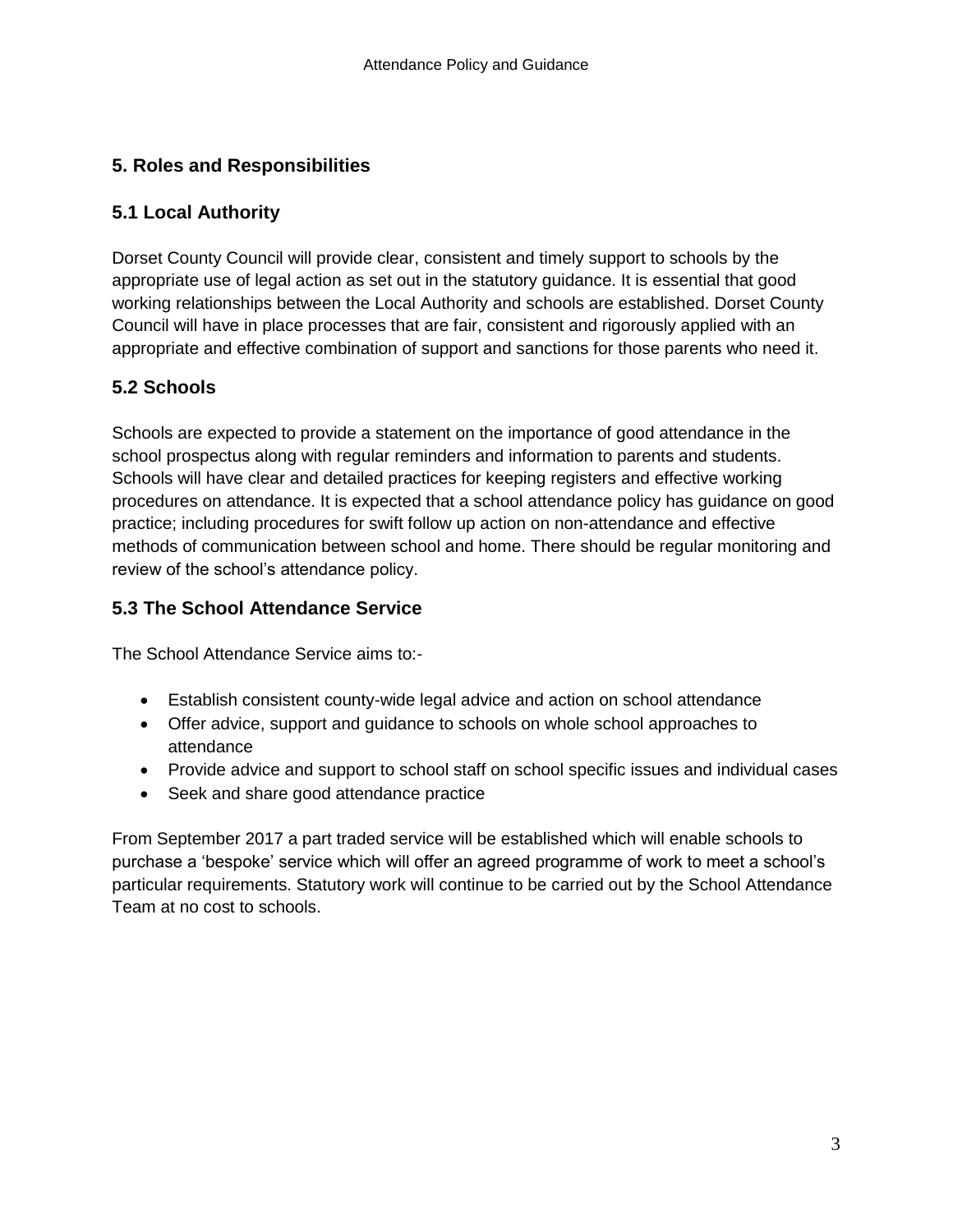# **6. Parent / Carer and Local Authority duties for children of compulsory school age**

#### **6.1 Parental responsibilities**

Parents/carers are legally required to secure full-time education for children of compulsory school age. The education provision must be suitable to the child's age, aptitude and ability, and to any special needs the child has. This can be by regular attendance at school, alternative provision, or otherwise (e.g. elective home education). A child who is registered at school must attend regularly and punctually.

# **6.2 Duties of the Local Authority (LA)**

The local authority has statutory powers to bring legal action against parents/carers who:

- Fail to ensure regular attendance at school of a registered pupil
- Fail to ensure their child is receiving a suitable education either by regular attendance at school or at a place where alternative provision is provided for them.
- The local authority has a duty under Section 437 of the Education Act 1996 to serve a notice or a school attendance order to the parent/carer.

# **6.3 Relevant legislation**

Only local authorities can prosecute parents/carers.**\*** *\*In education law, and for the purposes of this document, the definition of a parent is as described in The Education Act 1996, Section 576. A parent means:*

- *All natural parents, whether they are married or not*
- *Any person who has parental responsibility for a child or young person, and*
- *Any person who has care of a child or young person i.e. lives with and looks after the child.*

*The local authority and school will need to decide who comes within the definition of parent/carer in respect of a particular pupil when using the legal measures, but generally parents/carers include all those with day-to-day responsibility for a child.*

For full details of the statutory guidance relating to school attendance and parental responsibility refer to:-

[https://www.gov.uk/government/uploads/system/uploads/attachment\\_data/file/401467/parental\\_](https://www.gov.uk/government/uploads/system/uploads/attachment_data/file/401467/parental_responsibility_measures_for_school_attendance_and_behaviour.pdf.pdf) responsibility measures for school attendance and behaviour.pdf.pdf

This guidance contains details of the legal sanctions available to the local authority. Dorset's Penalty Notice Protocol is attached at Appendix A.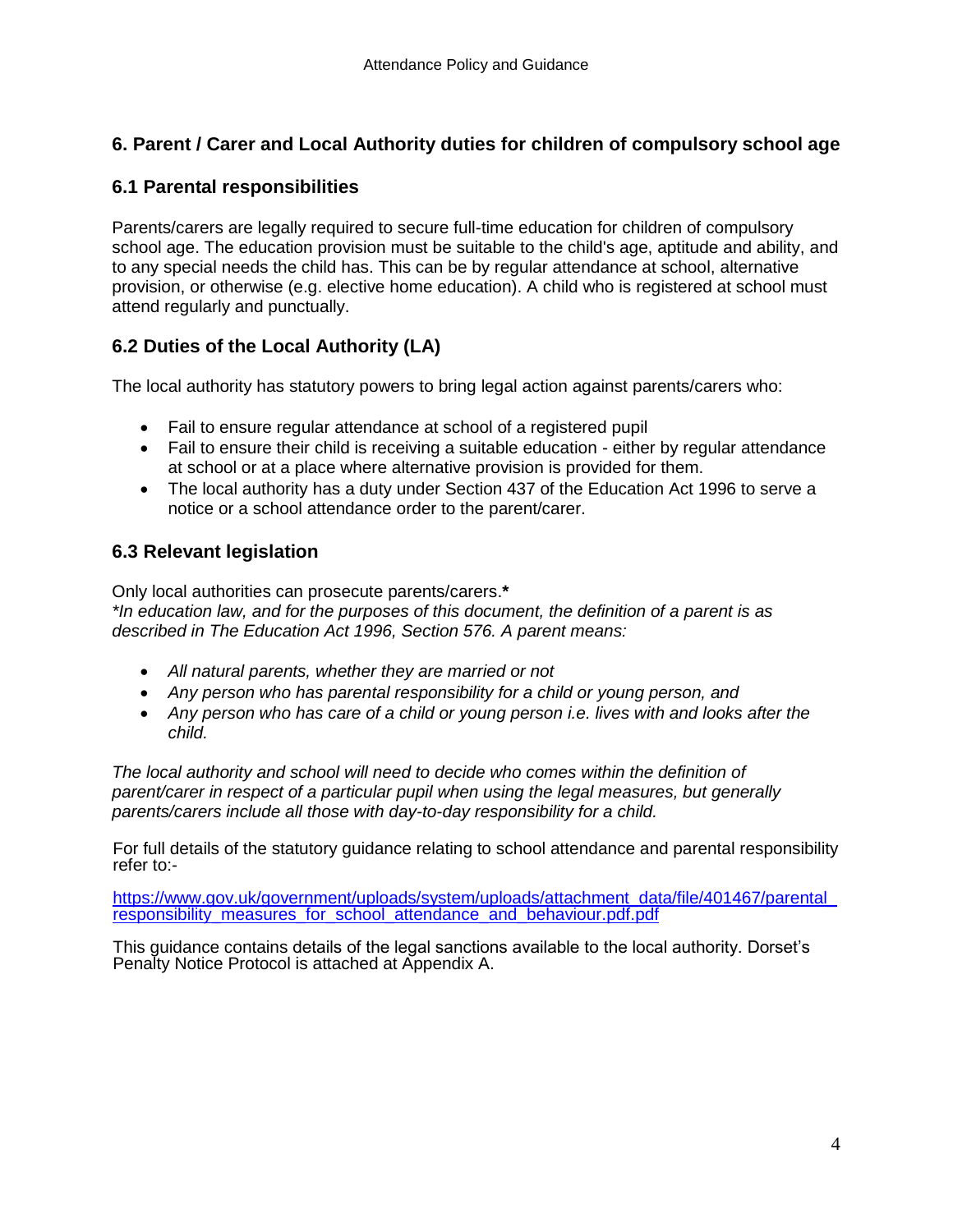# **7. Attendance Guidance**

### **7.1 Admission and attendance registers**

- All schools are required to have an admission register and, unless all of its pupils are boarders, an attendance register.
- Every entry in the admission register and attendance register must be preserved for a period of three years after the date on which the entry was made (although schools should ensure they fulfil additional record-keeping requirements for looked after children.)

#### **7.2 Contents of an attendance register**

- Schools must have clear procedures for completing attendance registers and teachers must complete them neatly and accurately as they may be required as evidence in a court of law.
- Schools must take the attendance register at the start of the first session of each school day and once during the afternoon session.

# **7.3 On each occasion they must record whether every pupil is:**

- present
- attending an approved educational activity
- absent, or
- unable to attend due to exceptional circumstances.

#### **7.4 The school should follow up any absences to:**

- ascertain the reason
- ensure the proper safeguarding action is taken
- identify whether the absence is approved or not, and
- identify the correct code to use before entering it on to the school's electronic register

**NB:** If schools take the official afternoon registration at the end of the day they must ensure that pupils who have attended during the afternoon (but have subsequently missed the official register at the end of the day) are investigated through lesson monitor or class registers. If it is clear that a child was present for the afternoon session then the official register should be changed to present and not absent as appropriate. Schools should deal with truancy from registration as a separate discipline issue.

# **7.5 Inspections of registers and register checks**

School admission and attendance registers must be available for inspection during School hours by any:-

- $\bullet$  of Her Majesty's Inspectors of Schools  $\sim$
- additional inspector (assisting the Chief Inspector)
- officer of the local (education) authority authorised for that purpose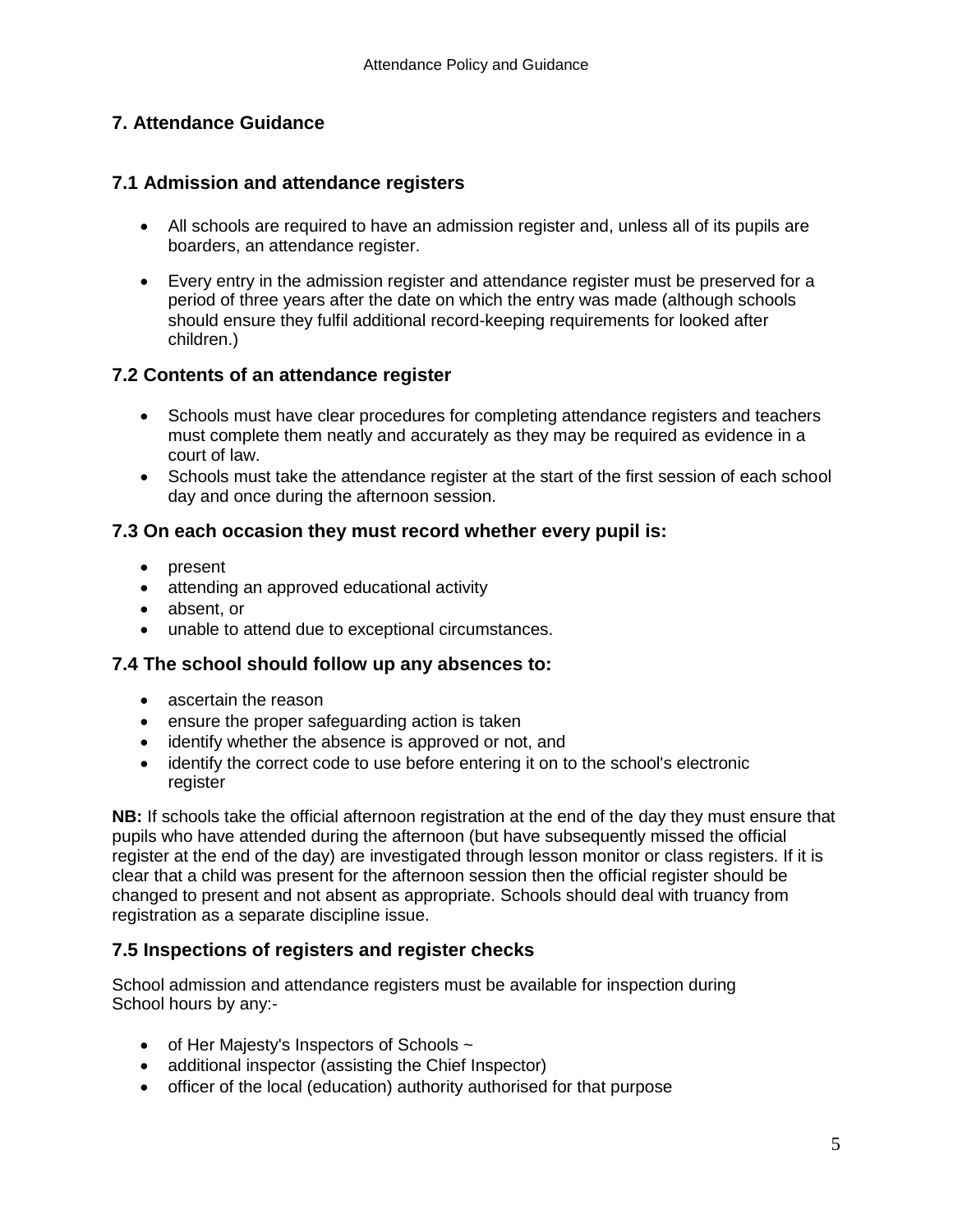# **8. Attendance Guidance**

#### **8.1 Authorised absence**

Only the school can authorise a pupil's absence. An absence must not automatically be recorded as authorised simply because it is covered by a note from the pupil's parent/carer. If a pupil is absent, the absence must only be recorded as authorised if:

- the pupil has been granted leave of absence, i.e. the absence has been approved beforehand by the school, or
- the pupil is unable to attend because of sickness or some other unavoidable cause, or on a day that the pupil's parents/carers' religion sets aside for religious activities.

When appropriate, an absence initially recorded as authorised may subsequently be amended to unauthorised. In such circumstances all relevant details relating to the amendment must be recorded.

#### **8.2 Unauthorised absence**

If the reason for a pupil's absence has not been established at the time the register is taken, the absence must be recorded as unauthorised. Any subsequent correction to a register recording an absence as authorised must be made as soon as is practicable after the reason for the absence has been established.

#### **8.3 Approved educational activities**

An approved educational activity is either:

- an activity which takes place outside of the school, is approved by the school and is supervised by a person authorised to do so by the school, or
- attendance at another school at which the pupil is registered

#### **8.4 Lateness**

A school must set a time for the attendance register to close. This time must be publicised to pupils and parents/carers. Dorset County Council supports the Department for Education's recommendation that schools keep the register open for up to 30 minutes after the start of the registration period. If a pupil arrives before the register has closed, the lateness must be recorded using the appropriate code *(L),* which will register as an attendance. If a pupil arrives after the register has closed this must be recorded using the appropriate code *(U),* which will register as an unauthorised absence.

If a pupil is frequently arriving after the attendance register has closed, the parent/carer is committing an offence by failing to ensure that the child is receiving full-time education and the parent/carer may therefore be issued with a Penalty Notice or prosecuted under the Education Act 1996, Section 444.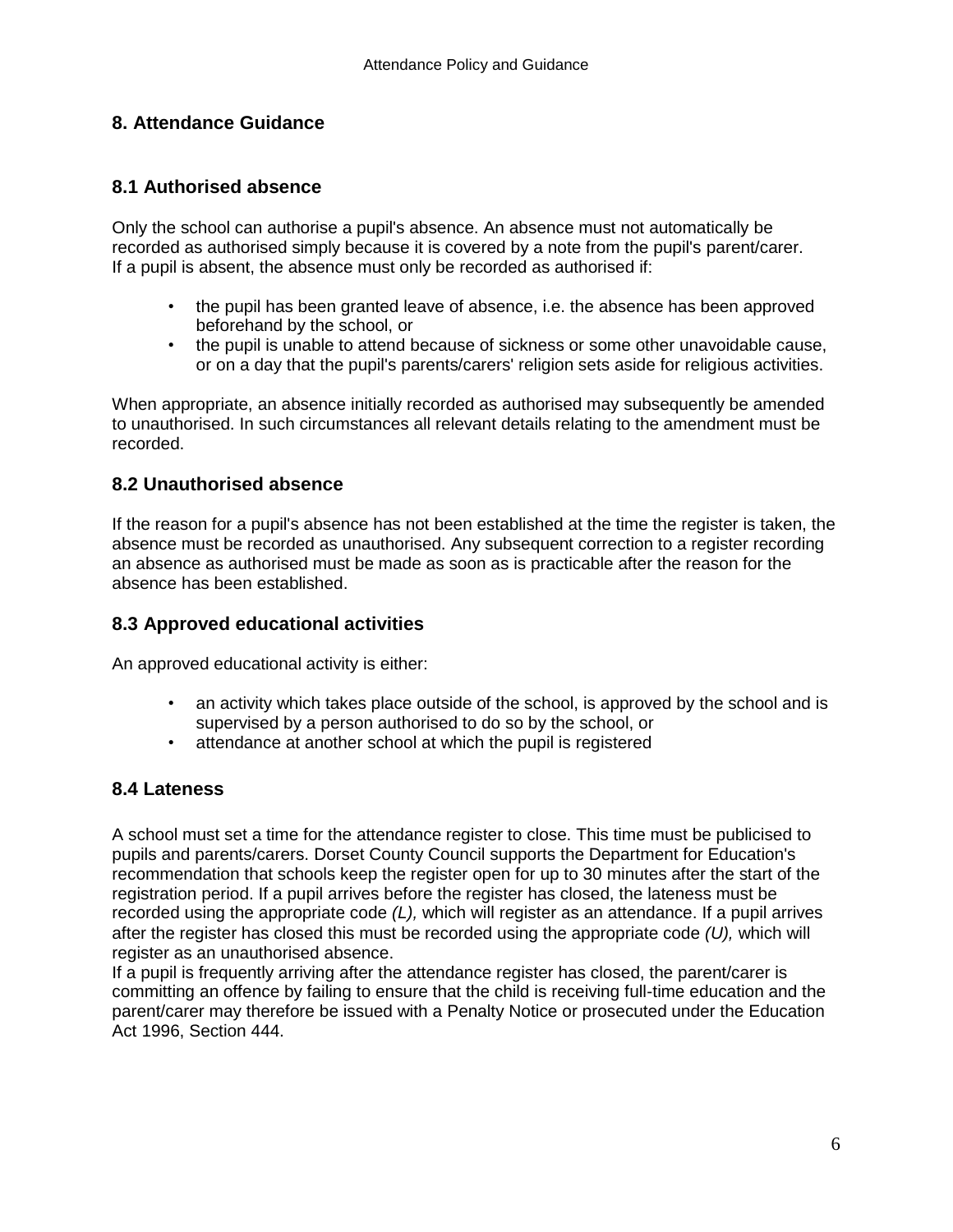# **8.5 Removal from school roll**

There are several circumstances when a pupil of compulsory school age must be removed from the admission register.

# **These include:**

- when a pupil has been registered at another school but is not being dual registered
- when a pupil has ceased to attend school and the parent/carer has indicated in writing to the school that the pupil is being electively home educated

A pupil's name cannot be removed from the admission register because of poor/irregular attendance, nor can it be deleted at the request of a parent/carer.

Where a pupil is on the roll of a special school the pupil's name must not be removed without the prior consent of the local authority.

# **8.6 Relevant Guidance and Information**

It is expected that all schools follow the guidance on attendance registers and codes. This information also provides guidance on school terms and school days.

#### **<https://www.gov.uk/government/publications/school-attendance>**

The Education (Pupil Registration) (England) Regulations 2006 contains full details of the regulations relating to pupil registration and a full list of the grounds for removing a pupil's name from the admission register.

[http://www.legislation.gov.uk/uksi/2006/1751/pdfs/uksi\\_20061751\\_en.pdf](http://www.legislation.gov.uk/uksi/2006/1751/pdfs/uksi_20061751_en.pdf)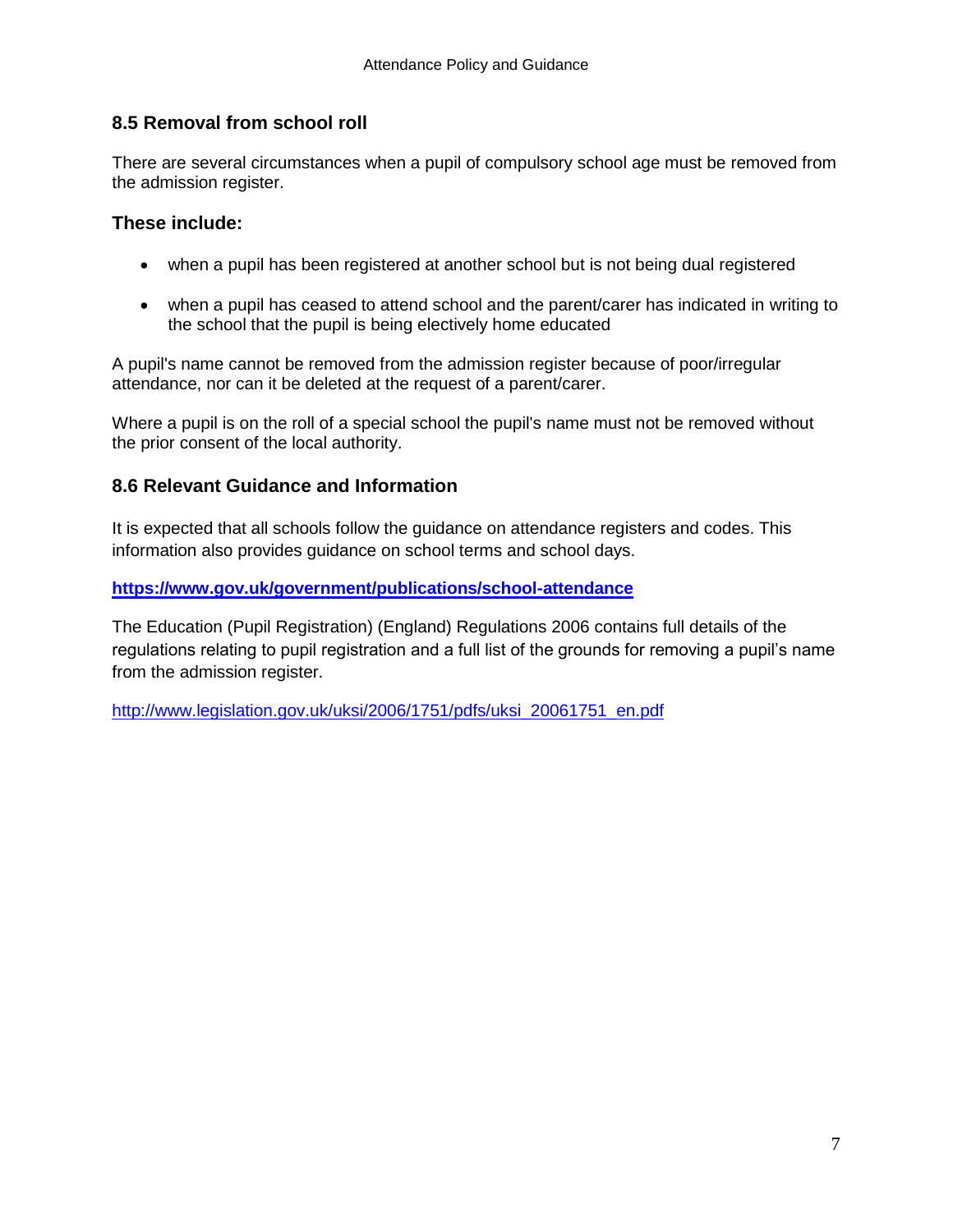# **9. Children Missing Education (CME)**

The government has placed a duty on local authorities (Education and Inspections Act 2006) to make arrangements to establish (as far as it is possible to do so) the identities of children in their area who are of compulsory school age and not receiving a suitable education.

Children Missing Education (CME) refers to all children of compulsory school age who are neither on a school roll nor being educated other than at school or who have been out of any educational provision for a substantial period of time.

All children, regardless of their circumstances, are entitled to a full time education which is suitable to their age, ability, aptitude and any special educational needs they may have.

A child going missing from education is a potential indicator of abuse or neglect. School and college staff should follow the school's or college's procedures for dealing with children that go missing from education, particularly on repeat occasions, to help identify the risk of abuse and neglect, including sexual exploitation, and to help prevent the risks of their going missing in future.

A procedure for CME can be found in the Pan Dorset Pan-Dorset Multi-Agency Safeguarding Policies and Procedures Manual.

#### **[http://pandorsetscb.proceduresonline.com/chapters/p\\_ch\\_missing\\_care\\_hme\\_edu.html](http://pandorsetscb.proceduresonline.com/chapters/p_ch_missing_care_hme_edu.html)**

Schools should put in place appropriate safeguarding policies, procedures and responses for children who go missing from education, particularly on repeat occasions.

It is essential that all staff are alert to signs to look out for and the individual triggers to be aware of when considering the risks of potential safeguarding concerns such as travelling to conflict zones, Female Genital Mutilation (FGM) and forced marriage.

The law requires all schools to have an admission register and, with the exception of schools where all pupils are boarders, an attendance register. All pupils must be placed on both registers.

**All** schools must inform their local authority of any pupil who is going to be deleted from the admission register where they:

- have been taken out of school by their parents and are being educated outside the school system e.g. home education; Kate Williams 01305 224762 email: [k.l.williams@dorsetcc.gov.uk\)](mailto:k.l.williams@dorsetcc.gov.uk)
- have ceased to attend school and no longer live within reasonable distance of the school at which they are registered; Jean Walker 01305 228444 email: [j.k.walker@dorsetcc.gcsx.gov.uk](mailto:j.k.walker@dorsetcc.gcsx.gov.uk)
- have been certified by the school medical officer as unlikely to be in a fit state of health to attend school before ceasing to be of compulsory school age, and neither he/she nor his/her parent has indicated the intention to continue to attend the school after ceasing to be of compulsory school age;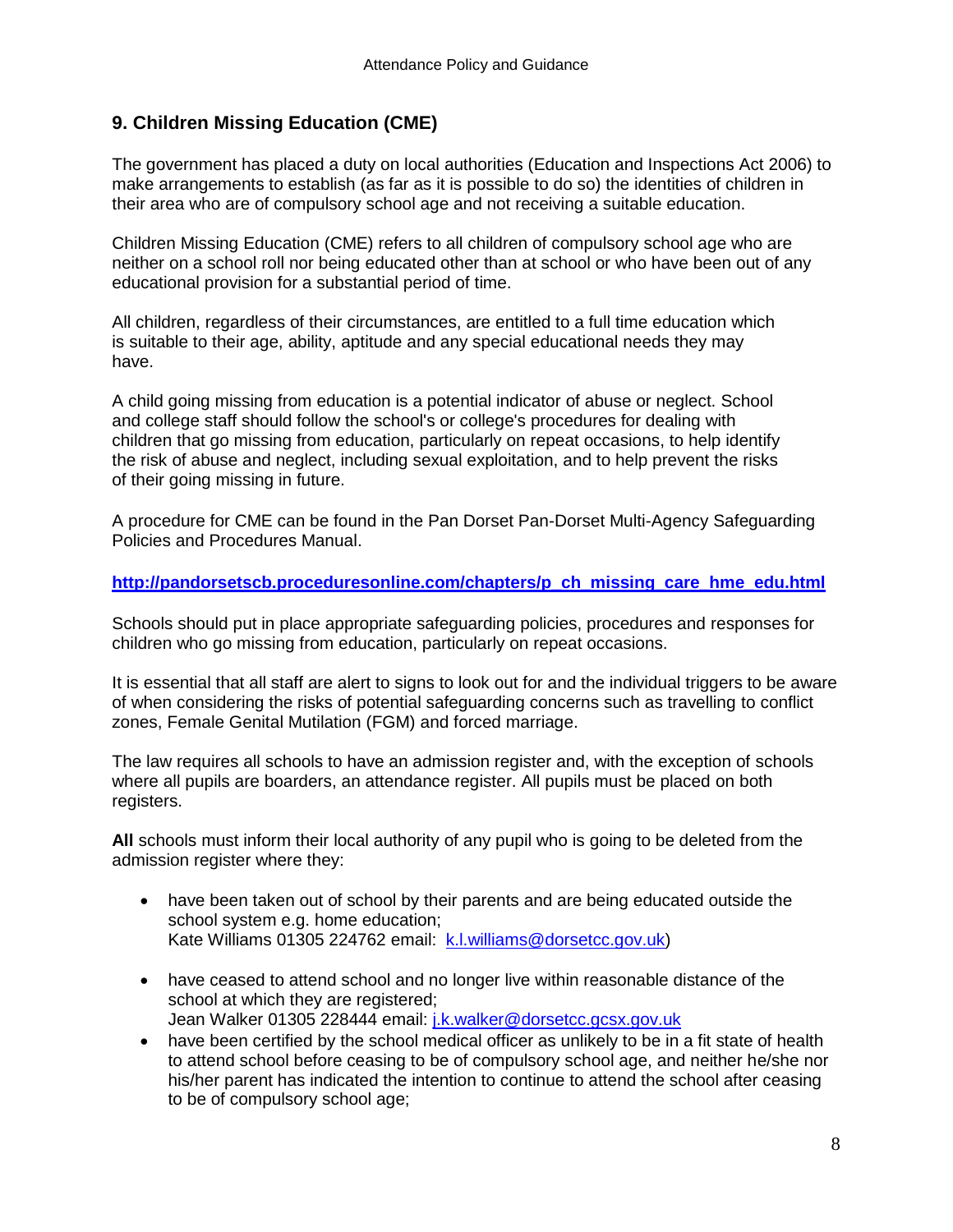• are in custody for a period of more than four months due to a final court order and the proprietor does not reasonably believe they will be returning to the school at the end of that period; or, have been permanently excluded. Kate Williams 01305 224762 email: [k.l.williams@dorsetcc.gov.uk\)](mailto:k.l.williams@dorsetcc.gov.uk)

As stated previously the local authority must be notified when a school is to delete a pupil from its register under the above circumstances. This should be done as soon as the grounds for deletion are met, and before deleting the pupil's name from the register. It is essential that schools comply with this duty, so that local authorities can, as part of their duty to identify children of compulsory school age who are missing education, follow up with any child who might be in danger of not receiving an education and who might be at risk of abuse or neglect.

All schools must inform the local authority of any pupil who fails to attend school regularly, or has been absent without the school's permission for a continuous period of 10 school days or more, at such intervals as are agreed between the school and the local authority (or in default of such agreement, at intervals determined by the Secretary of State).

# **10.1 Relevant Guidance and Information**

[https://www.gov.uk/government/uploads/system/uploads/attachment\\_data/file/447595/KCSIE\\_J](https://www.gov.uk/government/uploads/system/uploads/attachment_data/file/447595/KCSIE_July_2015.pdf) [uly\\_2015.pdf](https://www.gov.uk/government/uploads/system/uploads/attachment_data/file/447595/KCSIE_July_2015.pdf)

#### **11. Good practice guidance**

#### **Good practice: recording and monitoring attendance and setting targets to reduce absence**

#### **11.1 Recording attendance**

If a school records information about attendance accurately, efficiently and effectively, it can use this to:

- identify pupils/families that require support and intervention
- provide detailed information to individual pupils and parents/carers
- provide regular reports to the governing body
- provide the Local Authority and the Department of Education with any information and data it requires
- identify ways in which levels of attendance and pupil progress can be improved
- recognise positive attendance rates overall and reward individual pupils for continued or improved good attendance

#### **11.2 Monitoring attendance**

#### **To help monitor attendance and absence levels, schools should:**

- ensure that appropriate codes are used to record pupil attendance and absence
- have a system in place to keep track of pupils during the day and help reduce/prevent post-registration truancy, e.g. by having spot checks or using a lesson monitoring system; this should include pupils on roll but attending other educational provision or on temporary part-time provision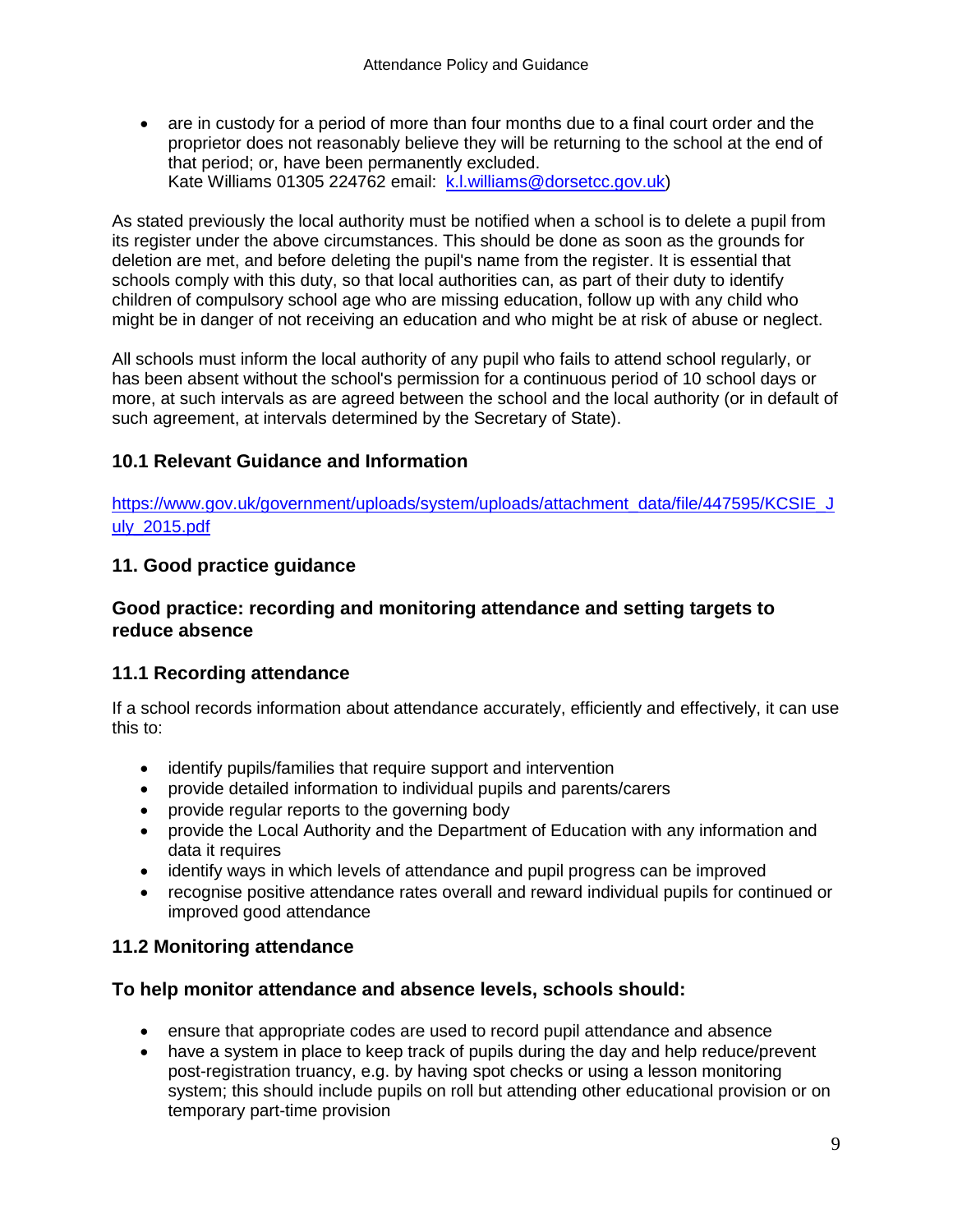- provide clear information and accurate data to support services, so that they can intervene more quickly and effectively when concerns about poor attendance/punctuality arise
- report the school's attendance percentage for overall and persistent absence via the school's prospectus and website
- report annually to parents/carers their children's individual attendance rates
- set targets for individual pupils, teaching groups, year groups and/or the school as a whole to improve attendance

#### **12. Good practice guidance**

#### **How to improve attendance (including the role of the head teacher, school staff and governors) and attendance policies**

#### **12.1 How to improve attendance**

Schools can improve attendance by ensuring that pupils, parents/carers and staff are made aware of:

- the legality of regular attendance and punctuality
- how attendance correlates directly to attainment
- their responsibilities for ensuring regular and punctual attendance
- how poor or non-school attendance might link with potential safeguarding issues

#### **For both attendance and punctuality the role of the headteacher is to:**

- ensure that a member of the school's leadership team has lead responsibility for attendance and can influence the school's policies and procedures
- ensure all staff understand that children missing education is a potential indicator of abuse or neglect
- ensure that the impact of pupil/staff absence and lateness is regularly discussed at relevant staff meetings, both curriculum and pastoral, and is regarded as an area for school improvement.
- have procedures in place to identify and quickly follow up all absences, and that any interventions are monitored effectively
- ensure that information about the school's expectations and targets are included in the school prospectus, home school agreement, website, open days and transition days
- use newsletters and other communications to remind parents/carers how they can help their children achieve and maintain good attendance and punctuality.
- consider attendance a topic for staff training to aid staff understanding of why some pupils do not attend, consider the impact of poor attendance and the reasons behind it, how to support pupils with differing reasons for absence; and how to use absence data to narrow differing rates of pupil progress
- promote awareness at class and whole-school level by including relevant data in regular, e.g. weekly, staff bulletins
- have systems in place for recording accurate and up-to-date absence data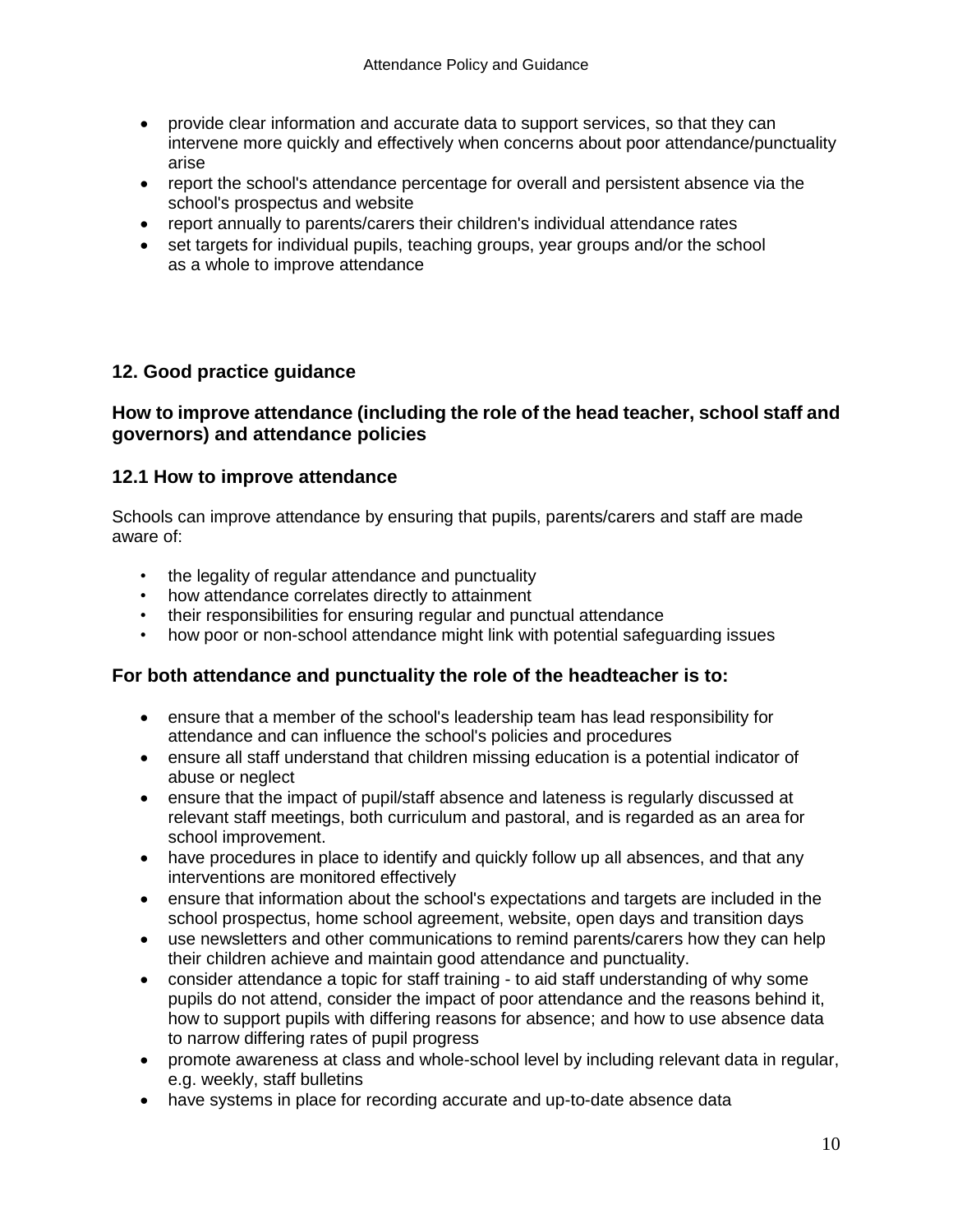- ensure that secondary school staff in particular take a register for each lesson to prevent pupils truanting from individual lessons
- ensure appropriate staff, e.g. class/form teachers, have an opportunity to get to know their pupils so that they can be aware of anything that might affect a pupil's attendance

# **13. Good practice guidance**

#### **13.1 The role of school staff is to:**

- promote a welcoming atmosphere which makes all pupils feel safe and valued.
- encourage and promote good relationships between themselves and parents/carers.
- include parents/carers in meetings about their child's attendance and involve them in any initiatives introduced by the school to promote attendance.
- ensure that pupils can access learning lost through periods of absence or irregular punctuality, and that absence data is used to identify pupils with potential gaps in learning or progress.
- ensure that all pupils, including those pupils with special educational needs, traveller pupils, pupils who speak English as an additional language, or pupils eligible for free school meals, receive suitable teaching that is monitored and adjusted as appropriate.
- set short and long-term attendance targets for individual pupils and groups of pupils

#### **13.2 The role of governors is to:**

- ensure that they receive regular attendance reports from the head teacher.
- ensure they set challenging targets for attendance and punctuality, and consider having a named governor with lead responsibility for attendance.
- ensure the inclusion of a governor as a member of a school attendance panel which deals with the poor attendance of individual pupils.

# **13.3 Incentives for good attendance**

Most schools have schemes for rewarding good attendance. The most successful schemes include:-

- fair and consistent procedures which are adhered to by all staff.
- consultation with pupils about the form of rewards.
- short-term targets that are easily achievable.
- a method for pupils to monitor their own attendance and punctuality.
- a clear understanding amongst pupils and parents/carers of the attendance and punctuality levels needed to achieve a reward.
- a clear timetable for presenting rewards, for example each week, half term or full term
- the appointment of a member of staff with responsibility for ensuring that awards and certificates are available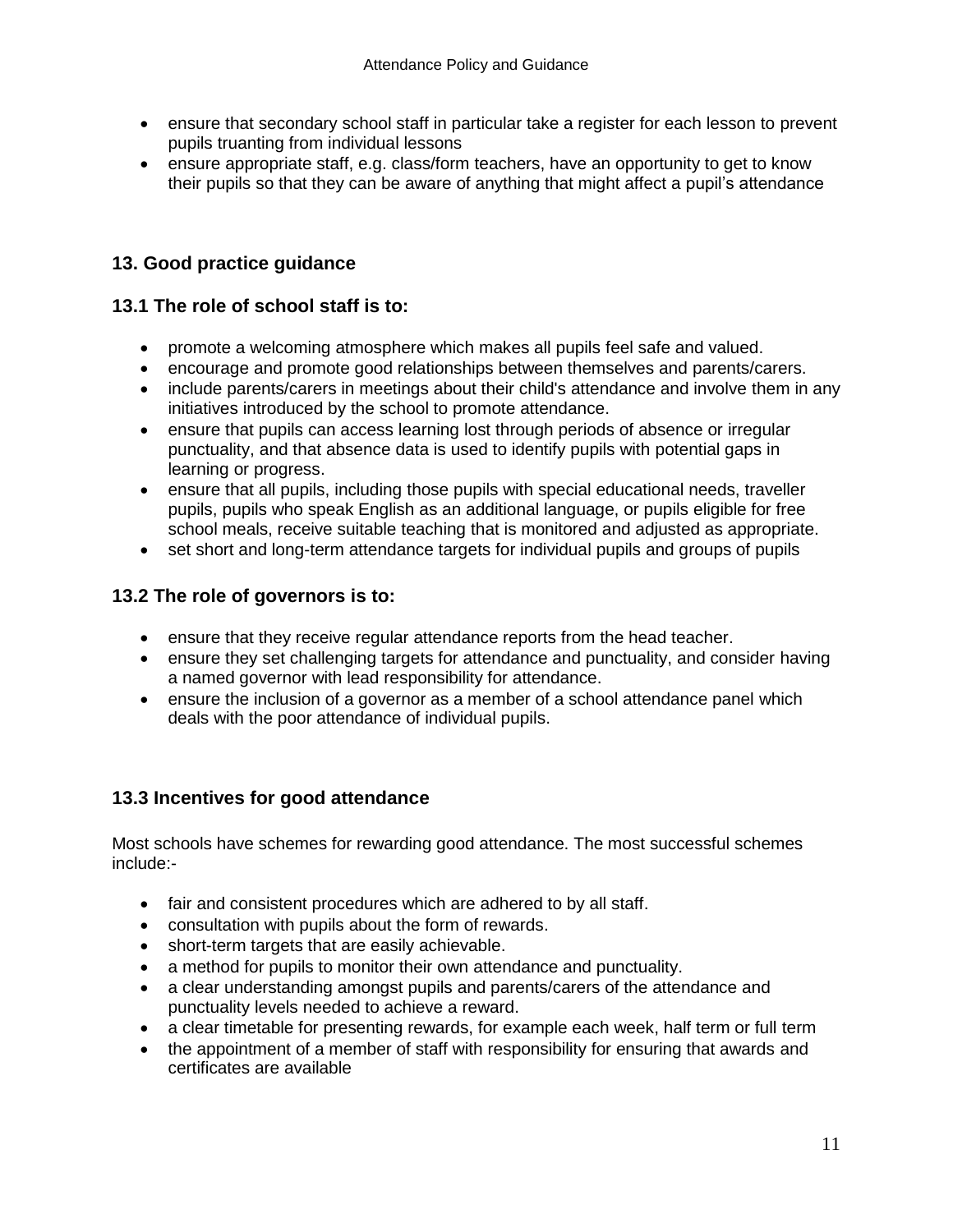Rewards can motivate all pupils and it is therefore advisable to reward not just 100% attendance, but also pupils with high levels of attendance, no unauthorised absence, or those who have made significant improvements in attendance and/or punctuality.

# **14. Good practice guidance**

### **14.1 Supporting pupils when they return from absence**

Supporting a pupil after a period of absence requires careful planning. In particular for those pupils who are returning after a long period of absence; or following a bereavement or specific traumatic event. Schools should have agreed procedures which help pupils return to school and all staff should be familiar with them. Sensitivity is vital and all staff should subtly welcome the pupil back. Procedures for dealing with pupils who return after an absence not only help the pupil involved, but also reduce disruption to other pupils.

# **14.2 Prior to the pupil's return it is important that:**

- a return date is set in advance and all relevant staff are alerted, particularly the pupil's class teacher/form tutor, subject teachers and, if appropriate, the learning support team
- a named person is appointed to co-ordinate support for the pupil upon his/her return
- a special timetable or a phased return with learning support is considered upon the pupil's return:
- it is recommended that staff, particularly class/form teachers, discretely welcome the pupil back to school and help him/her to settle back in
- departmental/subject staff have specific procedures in place to enable the pupil to catch up with any work he/she may have missed.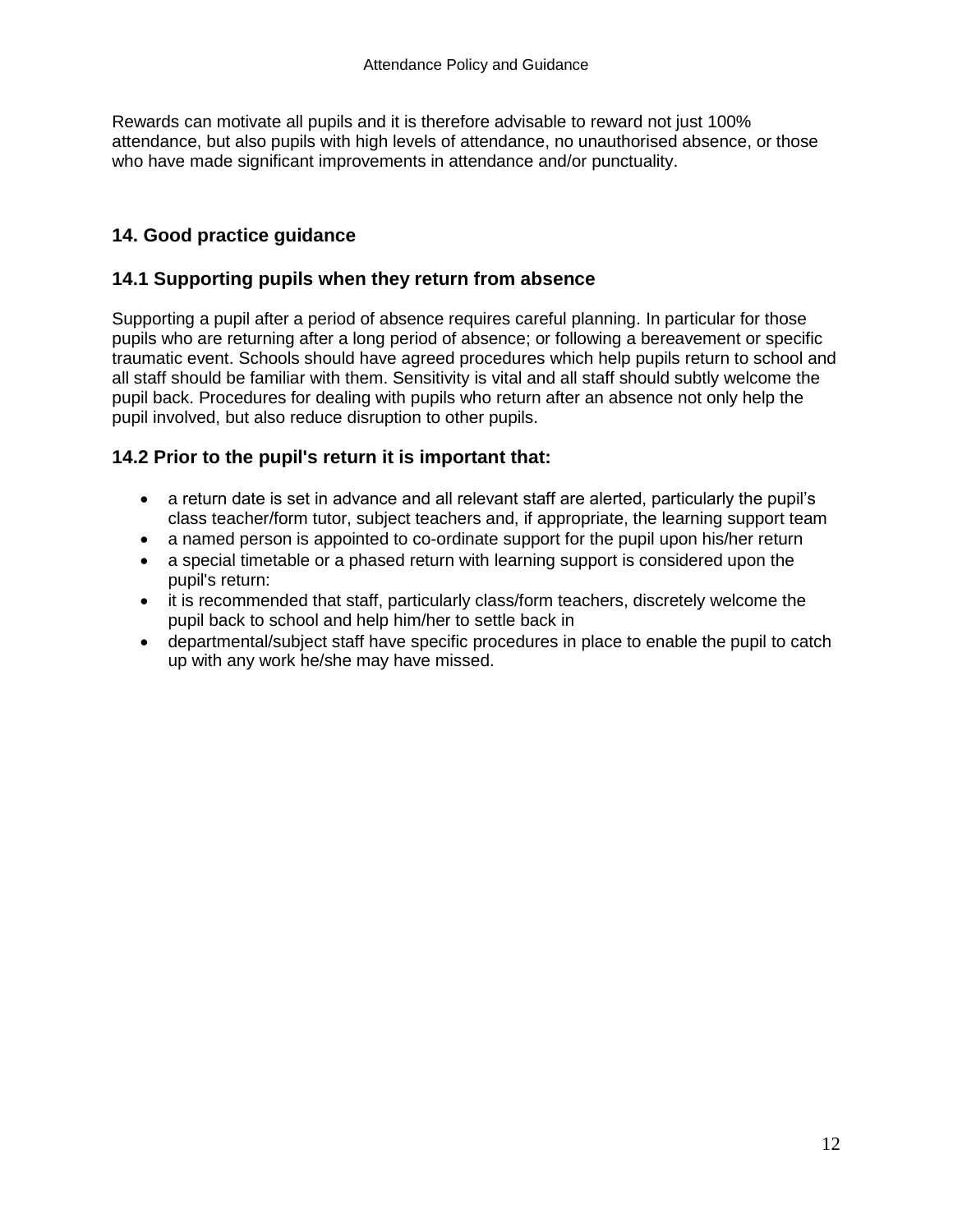# **Appendix A**

# **Dorset County Council Children's Services Penalty Notice Protocol**

# **1. Legal Basis:**

Sections 444A and 444B of the Education Act 1996 empower designated Local Authority (LA) Officers, Head Teachers (& Deputy and Assistant Head teachers authorised by them) and the Police to issue Penalty Notices in cases of unauthorised absence from school. The Education (Penalty Notices) (England) Regulations 2007 require the Local Authority, in consultation with all of the above, to develop a code of conduct which must be followed when issuing Penalty Notices.

The issuing of Penalty Notices must conform with all requirements of the Human Rights Act 1988 and all Equal Opportunities legislation. These provisions apply to all persons who fall within the definition of a 'parent' as set out in section 576 of the Education Act 1996. By virtue of this section 'parent' includes: all natural parents, whether they are married or not; any person or body who has parental responsibility for a child (as defined by the Children Act 1989); any person who, although not a natural parent, has care of a child. Having care of a child means that a person with whom a child lives and who looks after a child, irrespective of what their relationship is with that child, is considered to be a parent in Education Law.

# **2. Rationale for Issuing Penalty Notices:**

Regular and punctual attendance at school is both a legal requirement and essential for pupils to maximise their educational opportunities.

Children's Services will continue to investigate cases of non-attendance from school and, following appropriate casework, instigate legal action if applicable.

In law, an offence occurs if a parent/carer fails to secure a child's attendance at the school at which they are a registered pupil and that absence is not authorised by the school. Penalty Notices supplement the existing sanctions currently available under section 444 Education Act 1996 or section 36 Children Act 1989 to enforce attendance at school where appropriate. Children's Services delivers this LA responsibility.

# **3. Circumstances where a Penalty Notice may be used:**

Penalty Notices can only be issued in cases where a pupil of compulsory school age has been absent and the absence has not been authorised by the school or where the pupil has persistently arrived late after the register has closed.

The level of absence that is necessary before a Penalty Notice can be issued is 10 or more half days of unauthorised absence within a 12 school week period.

The key consideration in deciding whether to issue a Penalty Notice will be whether it can effective in helping to get the pupil who is missing education back into school.

A Penalty Notice is a suitable intervention in circumstances of parentally condoned truancy; where the parent is considered capable of securing their child's regular attendance but is not willing to take responsibility for doing so.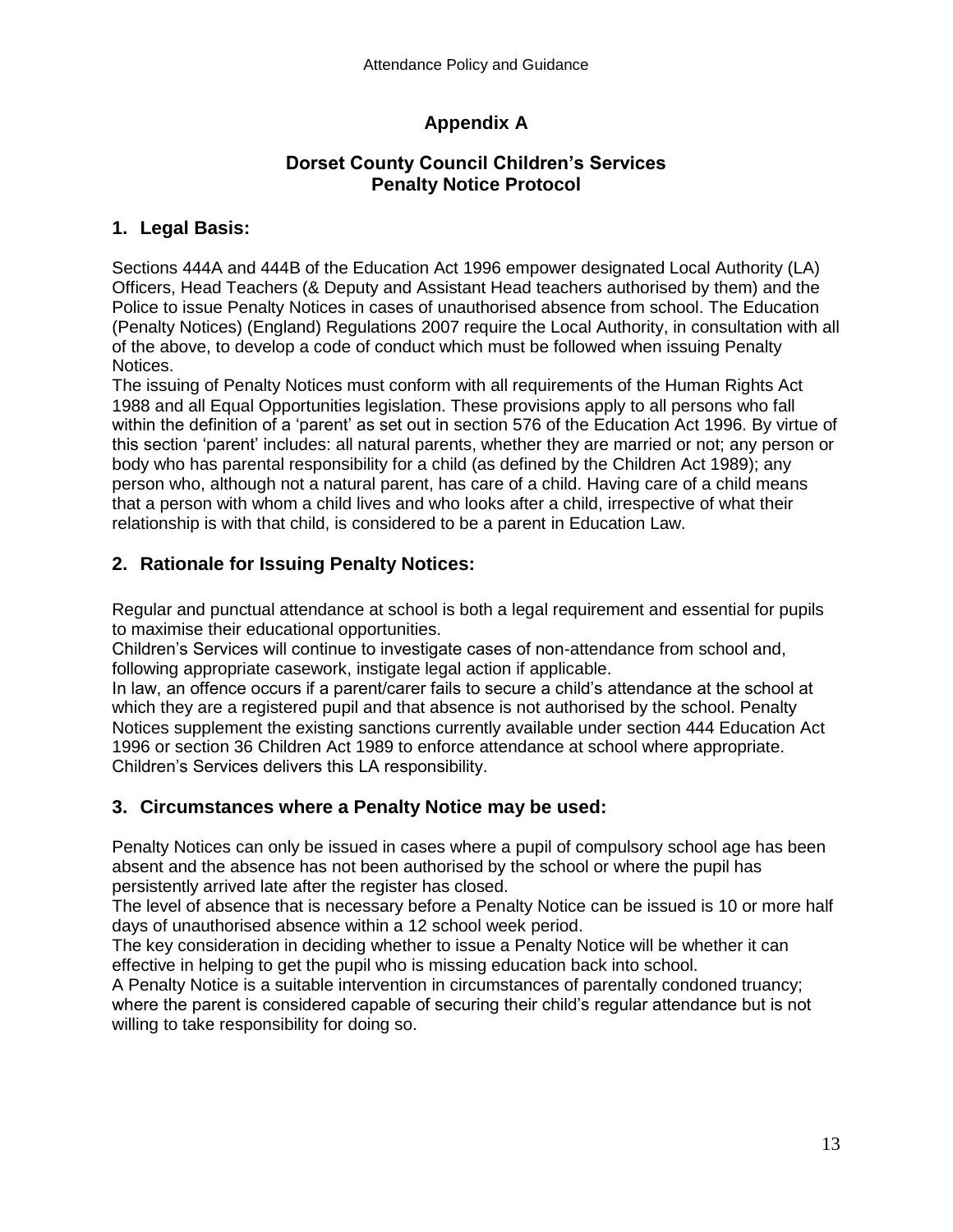To ensure consistent and fair delivery of Penalty Notices, the following criteria for their use shall apply:-

- No one parent will receive more than three separate Penalty Notices resulting from the unauthorised absence of an individual child in any twelve month period.
- However, where families contain more than one poorly attending pupil, multiple issues may occur.

### **4. Procedure for issuing Penalty Notices:**

The School Attendance Service (as part of Children's Services) will issue Penalty Notices for all Dorset Schools. Penalty Notices will only be issued by first class post and never as an on the spot action; this is to satisfy that all evidential requirements are in place and to meet health and safety requirements.

Children's Services will receive requests from schools, Dorset Police and neighbouring Local Authorities. Requests from Schools will be sent to the School Attendance Service following discussion with a member of the team. A Penalty Notice may be issued providing it does not conflict with other intervention strategies in place or other enforcement sanctions already being processed. Children's Services will respond to all requests within 10 school days of receipt and where all criteria are met, will:

#### **In cases of unauthorised absence**

- Issue a formal warning to the parent/carer of the possibility of a Penalty Notice being used.
- In the same letter set a period of 15 school days within which the pupil must have no unauthorised absence.
- Issue a Penalty Notice through the post at the end of the 15 day period if the required level of improvement has not been achieved.

#### **Unauthorised Leave during Term time**

In accordance with The Education (Pupil Registration) (England) Regulations 2006, as amended, a Penalty Notice can be issued in certain circumstances, for example where a parent takes a child on holiday during term time without the school authorising the absence. In such circumstances, although a minimum of 10 half day sessions of unauthorised absence will still apply before a Penalty Notice may be issued; the authorised person may issue a Penalty Notice without first issuing a formal warning to the parent as would otherwise be required. However s/he should still be satisfied that the parent was informed beforehand that, in some circumstances e.g. term time holiday, unauthorised absence could lead to a Penalty Notice being issued without further warning.

#### **Who can receive a Penalty Notice?**

Any Penalty Notice issued must be addressed to one parent but a Penalty Notice may be issued to each parent liable for the offence or offences.

An authorised person has discretion when deciding whether to issue one or more parents of a child with a Penalty Notice. This is to enable account to be taken of the specific circumstances in individual cases.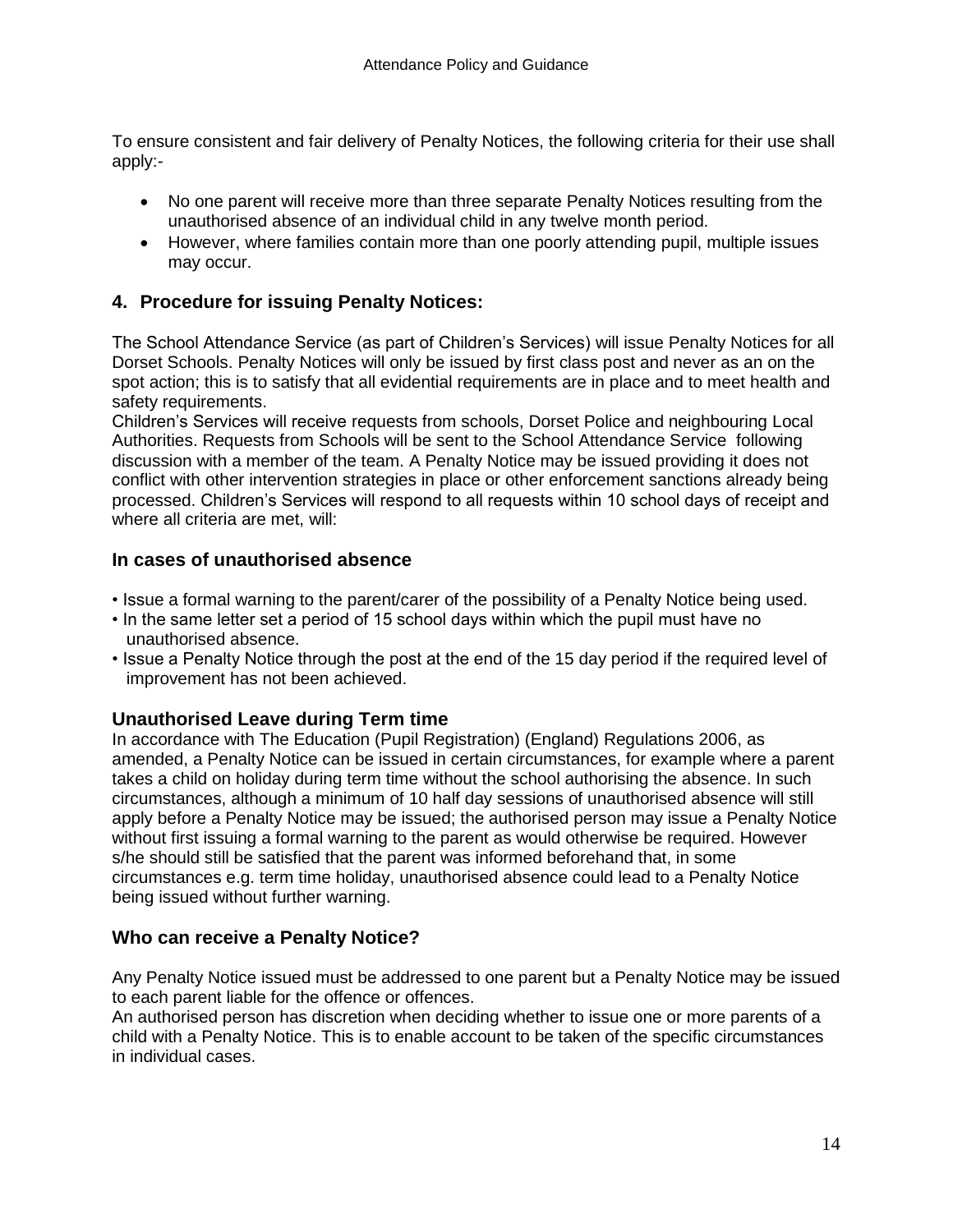# **5. Roles and Responsibilities of the Local Authority**

Local Authorities (LAs) may, in the absence of any other agreement, only issue Penalty Notices in respect of pupils registered at a school in that LA area or, in the case of an unregistered pupil, who resides in their area or for whom that LA has arranged alternative provision. LAs may only issue Penalty Notices in respect of pupils registered at a school in another LA area or, in the case of an unregistered pupil, for which another LA has arranged alternative provision if they have an agreement to that effect with the other LA.

# **6. Procedure for withdrawing Penalty Notices:**

Once issued, a Penalty Notice will only be withdrawn in the following circumstances:

- Proof has been established that the Penalty Notice was issued to the wrong person.
- The use of the Penalty Notice did not conform to the terms of this Protocol.
- The Penalty Notice contains a material error.
- The Local Authority (LA) must withdraw the Penalty Notice if it is not paid in full and the LA has not, and does not intend to, instigate legal proceedings.

# **7. Payment of Penalty Notices:**

Arrangements for payment will be detailed in the Penalty Notice.

- Payment of Penalty Notice discharges the parent/carer liability for the period in question and they cannot subsequently be prosecuted under other enforcement powers for the period covered in the Penalty Notice.
- Payment of a Penalty Notice within 21 days is £60 and payment after this time but within 28 days is £120.

# **8. Non-payment of Penalty Notices:**

Non-payment of a Penalty Notice will trigger the prosecution process.

- Prosecution is for the offence to which the notice relates rather than for non-payment of the notice.
- In the case of unauthorised absence, if there is a prosecution, it will follow the usual procedure of a prosecution for irregular attendance (including considering an Education Supervision Order as an alternative, or in addition, to prosecution) under the provisions of section 444(1) or 444(1a) The Education Act 1996.

#### **9. Penalty Notices and Excluded Pupils**

• Section 103 of the Education and Inspections Act 2006 places a duty on parents in relation to an excluded pupil. A parent has to ensure that their child is not present in a public place during school hours without reasonable justification during the first 5 days of each and every fixed period or permanent exclusion.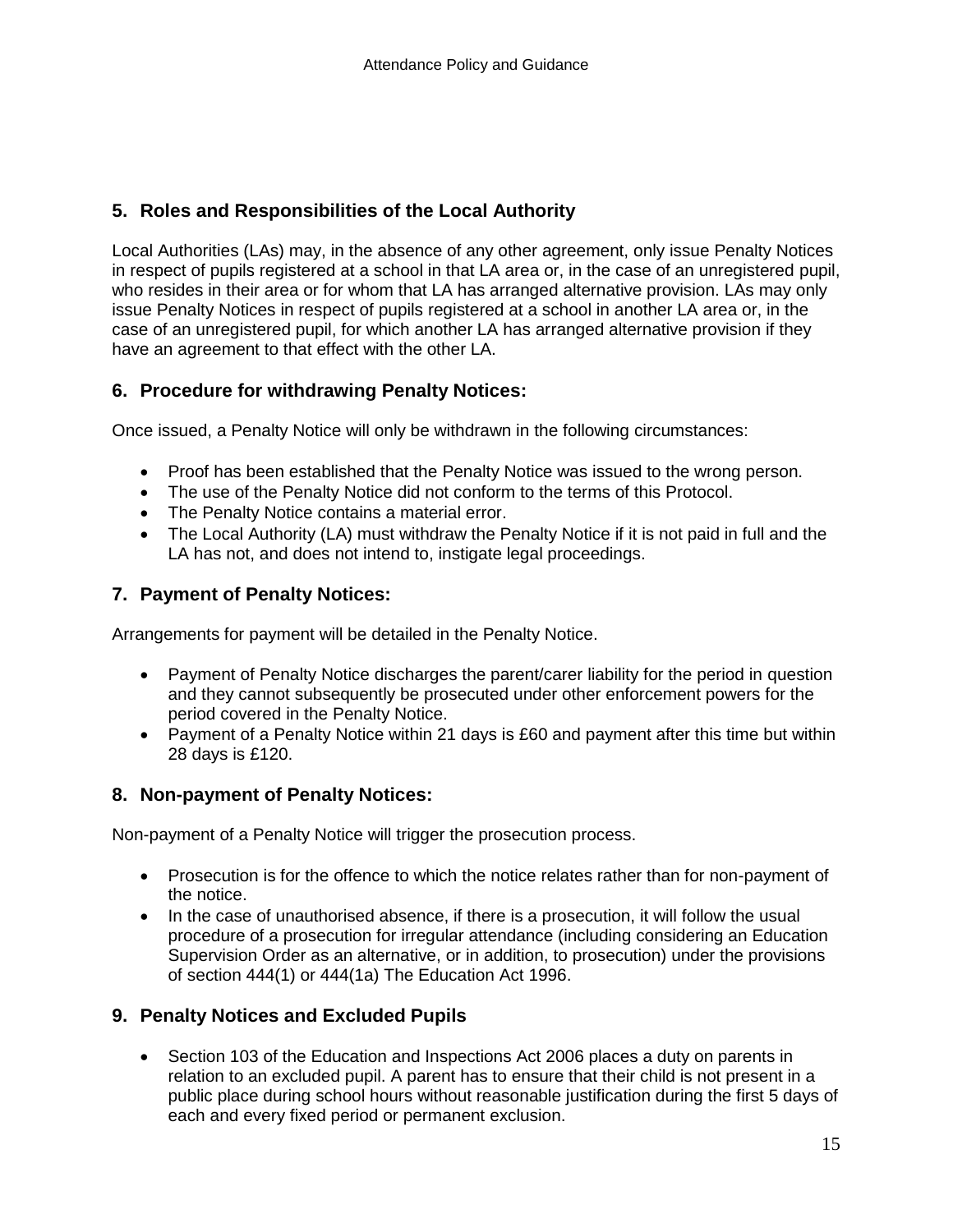• Section 105 allows for a Penalty Notice to be given to a parent guilty of an offence under Section 103. The Penalty Notice allows a parent to pay a penalty as a way of discharging any liability for the offence of failing to ensure that their child is not present in a public place on the days specified in a notice given to them. The parent must have been notified by the school at the time of the exclusion of their duty and the days to which it relates.

#### **10. Procedure for Issuing of Penalty Notices in Cases of Exclusion**

- When a child is excluded from school either for a fixed period or permanently and the child is found in a public place during normal school hours on a specified day of exclusion, a Penalty Notice will be issued.
- In order for the parent to incur a Penalty Notice the school must give them notice informing them of the duty to ensure their child is not found in a public place; the days when this duty will apply and, as appropriate, of the arrangements for alternative provision.
- If the child has been provided with alternative provision and is not attending this provision then the parent will be liable under the unauthorised absence regulations.

#### **11. Non Payment of Penalty Notices – Exclusions**

• In the case of a prosecution of a parent who has failed to ensure their child is not found in a public place during a specified day of exclusion, the procedures, such as preparing and serving a summons, will be similar to those for unauthorised absence.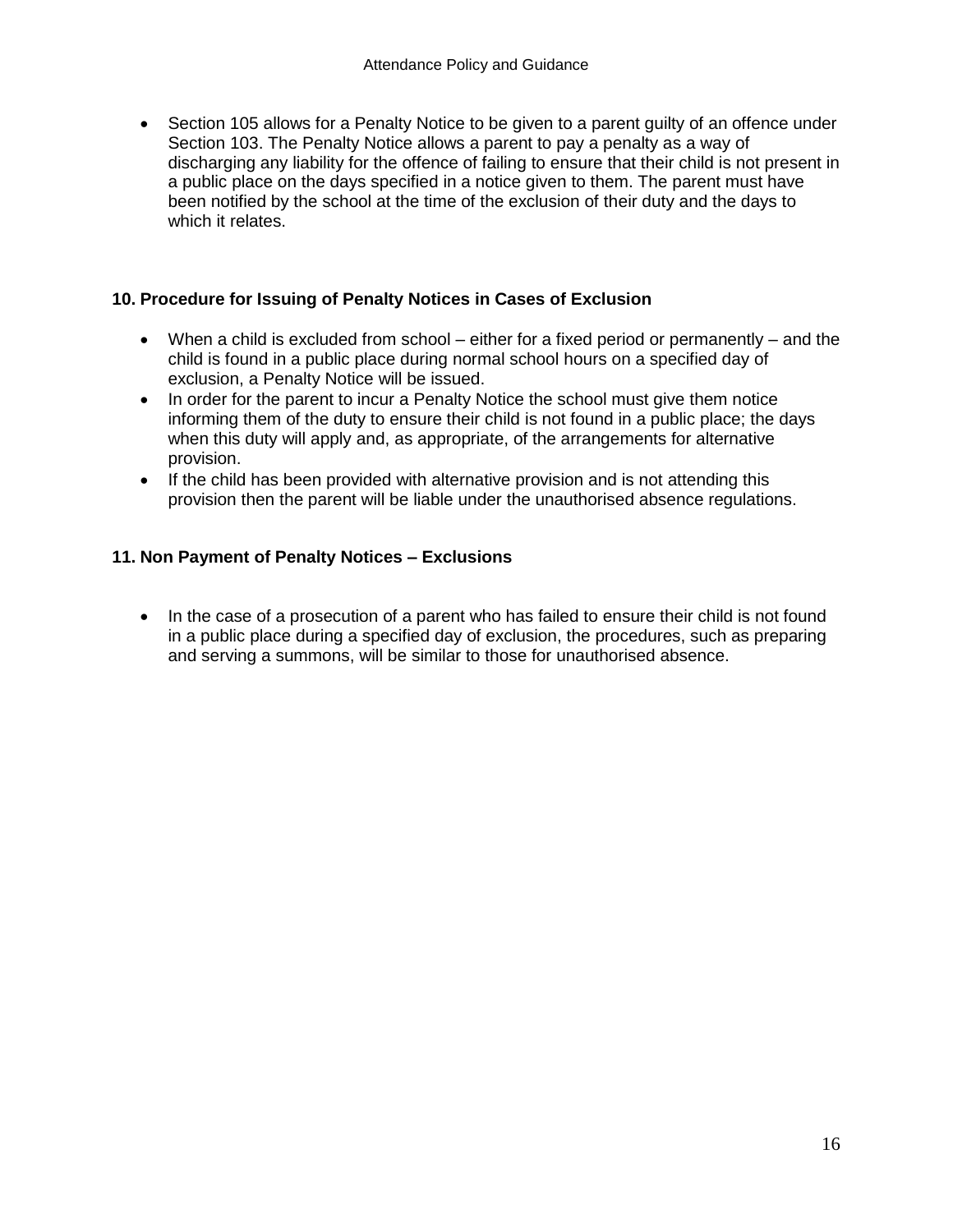### **Appendix B**

### **Penalty Notices – A Guide for Schools**

Penalty Notices were introduced as a quicker route to prosecution of parents when a pupil has unauthorised absence. They can be used in two ways.

#### **Unauthorised Absence**

- 1. If a pupil has 10 or more unauthorised absences (half day sessions) within a 12 school week period then a Penalty Notice can be considered.
- 2. A school can request a Penalty Notice by completing the attached form and sending it to the School Attendance Team. Please include a record of the pupil's attendance.
- 3. The School Attendance Team will send a warning letter to the parent(s) stating that the pupil must have no unauthorised absence in the next 15 school days. If there is any unauthorised absence, a Penalty Notice will be issued. (Please note: In some cases if the warning letter has effected a major improvement in the pupil's attendance, we may consider issuing an additional 15 school day warning letter to see if the improvement can be maintained. We will discuss this with the school before issuing the second warning letter.)

#### **Holidays in Term Time (Unauthorised leave of absence)**

A Penalty Notice can be issued when a parent takes a child on holiday during term time without the school authorising the absence.

- 1. A minimum of 10 half day sessions of unauthorised absence will still apply before the Penalty Notice can be issued, however a warning letter will not be sent.
- 2. If there is a longer unauthorised holiday period or 10 unauthorised holiday absences and additional unauthorised absences on the pupil's record then a Penalty Notice will be issued.
- 3. A school can request a Penalty Notice for unauthorised holiday absence on the attached form.

A Penalty Notice must be addressed to one parent but may be issued to each parent liable for the offence.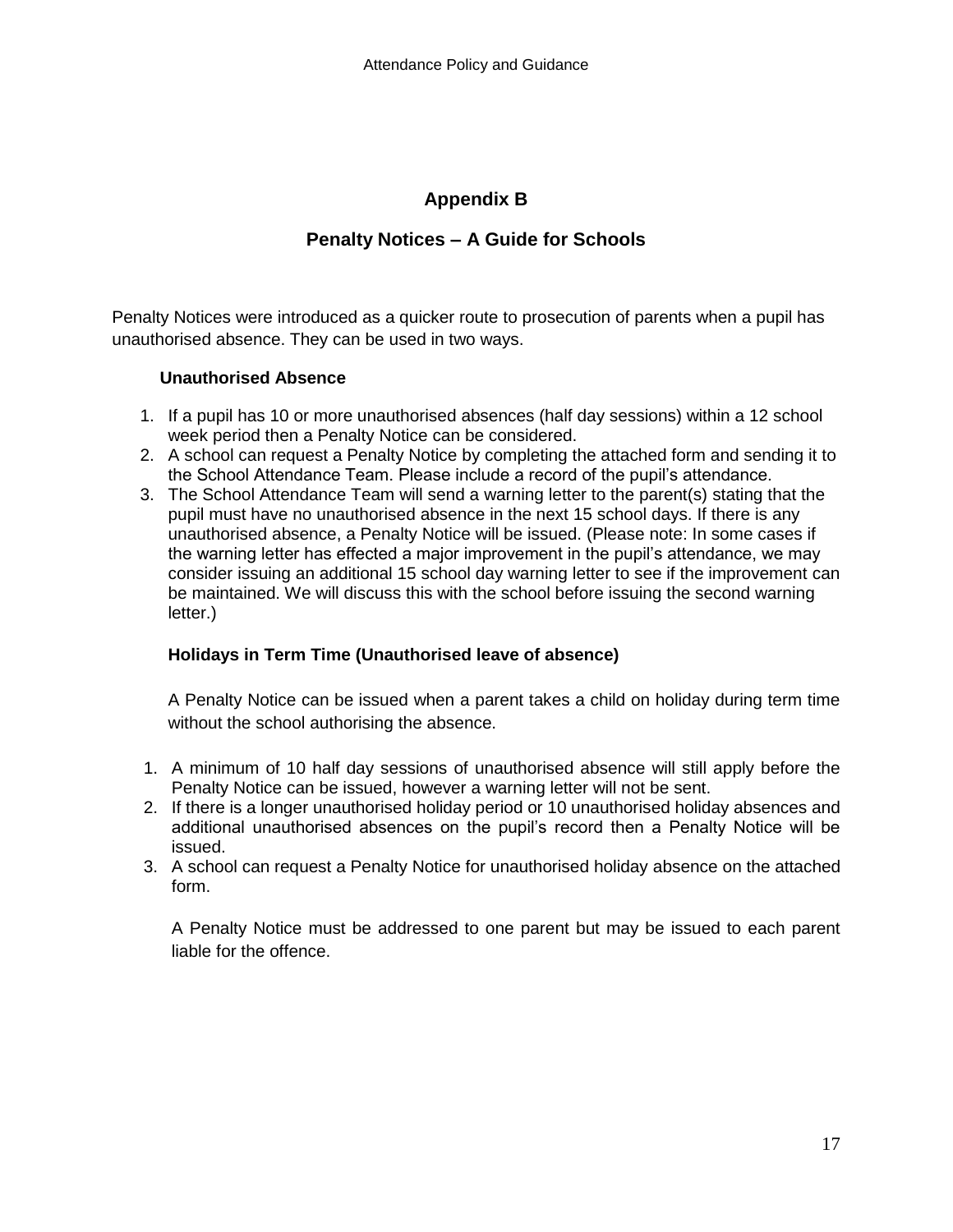# **School Attendance**

# **Request for Penalty Notice Warning Letter (Unauthorised Absence)**

#### **Date ....................**

| <b>School</b>         |  |
|-----------------------|--|
|                       |  |
| Name of pupil         |  |
|                       |  |
| Date of birth         |  |
|                       |  |
|                       |  |
| Full name<br>Parent 1 |  |
| <b>Address</b>        |  |
|                       |  |
|                       |  |
| Full name<br>Parent 2 |  |
| <b>Address</b>        |  |
|                       |  |
| <b>School contact</b> |  |
|                       |  |
| (Name & Tel Number)   |  |
|                       |  |
| <b>Social Worker</b>  |  |
|                       |  |
|                       |  |
| Any other information |  |
|                       |  |
|                       |  |
|                       |  |

**N.B. If there are two parents with parental responsibility who you wish the letter to go to and they are not at the same address, please provide full details of both their addresses.**

**Email to[: c.r.briden@dorsetcc.gov.uk](mailto:c.r.briden@dorsetcc.gov.uk)**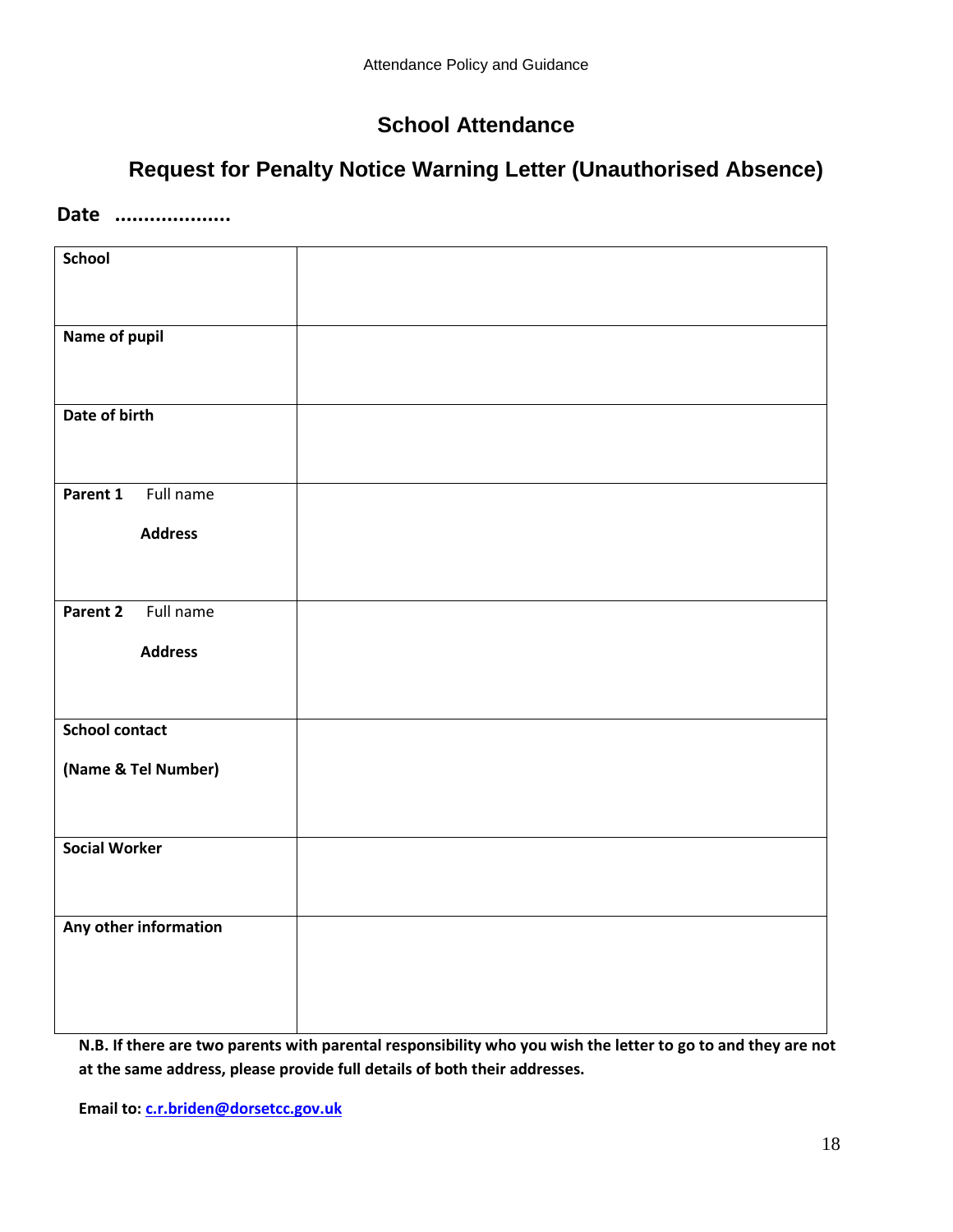# **School Attendance Request for Penalty Notice (Holiday)**

#### **Date ....................**

| <b>School</b>                |  |
|------------------------------|--|
|                              |  |
| Name of pupil                |  |
| Date of birth                |  |
| Full name<br>Parent 1        |  |
| <b>Address</b>               |  |
| Parent 2<br>Full name        |  |
| <b>Address</b>               |  |
| <b>School contact</b>        |  |
| (Name & Tel Number)          |  |
| Any other information        |  |
| (Including dates of holiday) |  |

**N.B. If there are two parents with parental responsibility who you wish the letter to go to and they are not at the same address, please provide full details of both their addresses.**

**Email to: c.r.briden@dorsetcc.gov.uk**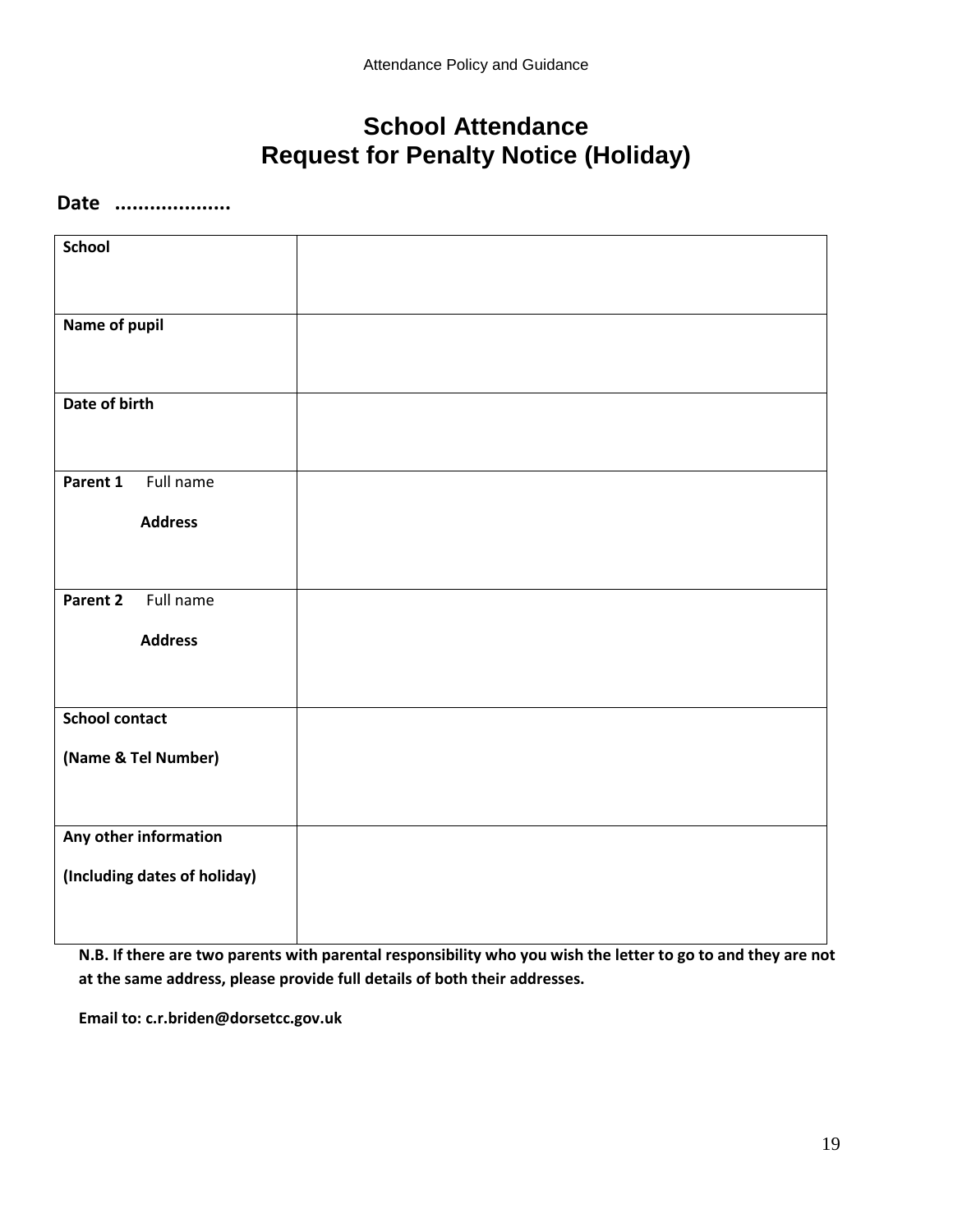# **Appendix C**

# **Holidays in Term Time**

# **Guidance for Schools and Governors**

#### **Requests for approved leave of absence**

#### **Amendments to the Pupil Registration (England) 2006 Regulations state that:**

*"Head teachers may not grant any approved leave* of *absence during term time unless there are exceptional circumstances. Head teachers should determine the number* of *school days* a *child can be away from school if the leave is granted".* Before any request for leave of absence is approved, a head teacher must be satisfied that there are *"exceptional circumstances"* justifying the request for leave of absence.

#### **Defining exceptional circumstances**

Many head teachers and school pyramids wish to define for their parents/carers what would constitute an exceptional circumstance, so that schools can be consistent in their response to any leave of absence requests received.

However, the Department for Education has not defined exceptional circumstances, except to explain that: *"Schools should consider each request individually taking into account the circumstances, such as: the nature of the event for which leave is sought; the frequency of the request; whether the parent/carer gave advance notice; and the pupil's attainment, attendance and ability to catch up on missed schooling".* Guidance from the NAHT defines exceptional as rare, significant and unavoidable.

In relation to the practice of developing cluster or local school partnership letters (a blanket policy), schools need to ensure they remain lawful - in that head teachers have a discretionary power, and should consider each individual leave of absence request based on the circumstances of that family and the impact that absence will have on the child. Schools should not issue blanket policies where they state that they will only approve requests for leave of absence up to a certain duration, or where a pupil has a certain percentage attendance. Similarly, a refusal to authorise any leave of absence requests, or to automatically refuse certain categories of request, could be unlawful.

#### **Dorset County Council advises that:**

- where schools do operate a cluster or partnership response to requests for absence it remains acceptable and lawful to communicate with parents/carers examples of what you all would consider to be exceptional circumstances, as long as it is very clear that these are examples and every request will be considered individually
- the nature of the words *exceptional circumstances* are such that they indicate unusual events or an abnormal occurrence. It is therefore not possible to define in advance when a request will or will not be exceptional.